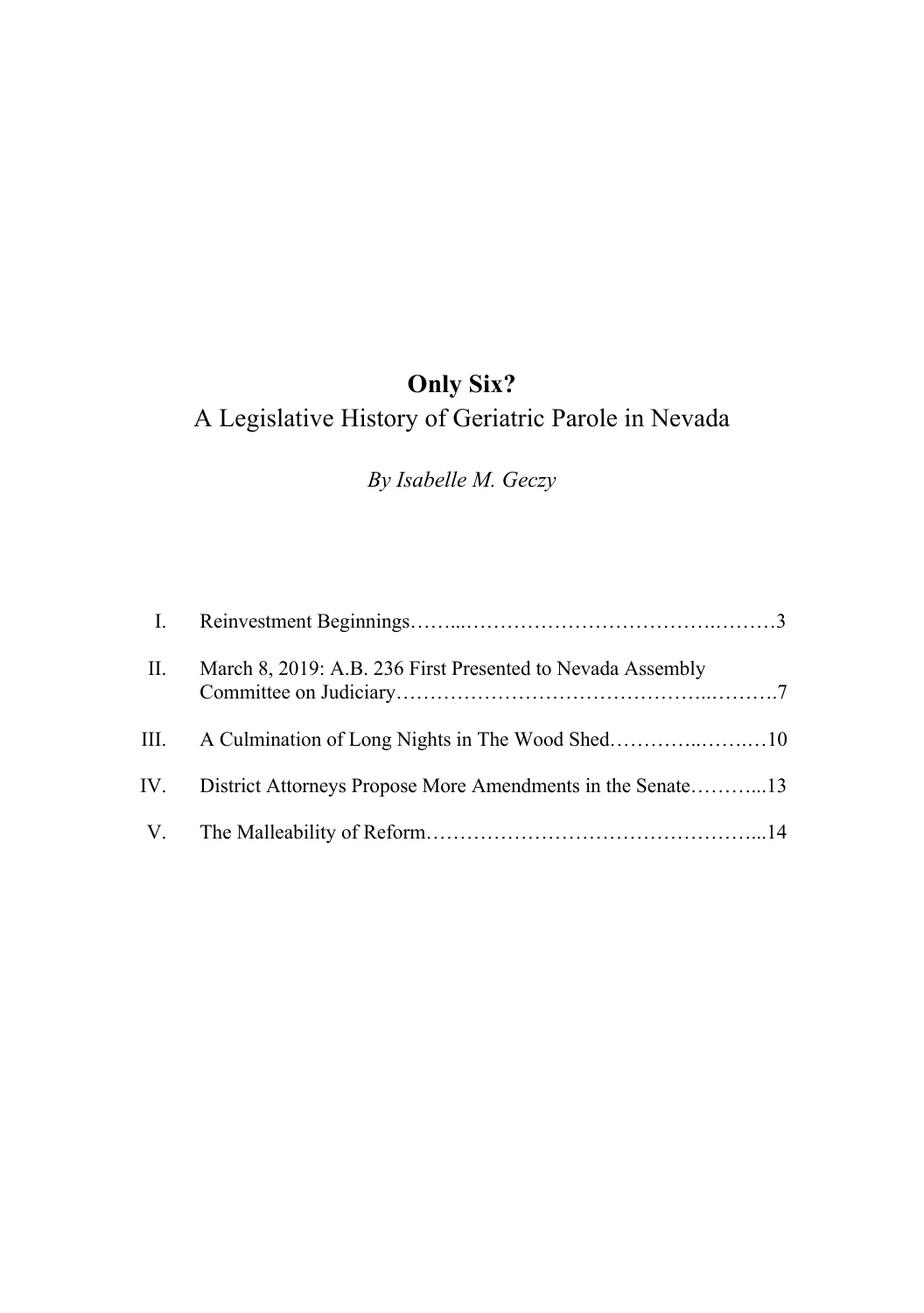In the early summer of 2019, the Nevada Legislature passed A.B. 236, a sweeping omnibus criminal justice bill that was the culmination of years of work on the part of advocates, legislators, policy wonks, and data scientists. A.B. 236 was met with much resistance during the legislative process, and though there were concerns that it had been "watered down," criminal justice reform advocates still touted the eventual passage of A.B. 236 as "significant movement in the right direction."1 A little over a year later, on July 1, 2020, several of the new provisions of A.B. 236 went into effect. One such provision, geriatric parole, had particular significance for a world in the throes of the COVID-19 pandemic. Recognizing the significance geriatric parole could have for depopulating a prison system during a deadly time—especially for older individuals—the Nevada Sentencing Commission voted unanimously in April 2020 to institute the geriatric parole statute even earlier than July 1, 2020.<sup>2</sup> Following this action, the Nevada Board of Pardon Commissioners requested a list of people who could be good candidates for early release in light of the pandemic.3

Near the same time as the sentencing commission's unanimous vote, a journalistic analysis revealed that out of the roughly 12,000

*New Law Allowing Older, Non-Violent Prisoners Out Early*, NEV. INDEPENDENT, Apr. 29, 2020, https://thenevadaindependent.com/article/sentencing-commissionrecommends-quicker-implementation-of-new-law-allowing-older-non-violent-prisonersout-early.

<sup>1</sup> April Corbin Girnus, *Criminal Justice Bill Watered Down But Still Significant, Advocates Say*, NEV. CURRENT, June 4, 2019,

https://www.nevadacurrent.com/2019/06/04/criminal-justice-bill-watered-down-butstill-significant-advocates-say/. 2 Michelle Rindels, *Sentencing Commission Recommends Quicker Implementation of* 

<sup>3</sup> Michelle Rindels, *Few Considered Eligible for Early 'Compassionate Release" as COVID-19 Flares Up In Prison*, NEV. INDEP., Nov. 18, 2020,

https://thenevadaindependent.com/article/few-inmates-considered-eligible-for-earlycompassionate-release-even-as-covid-19-flares-up-in-prison.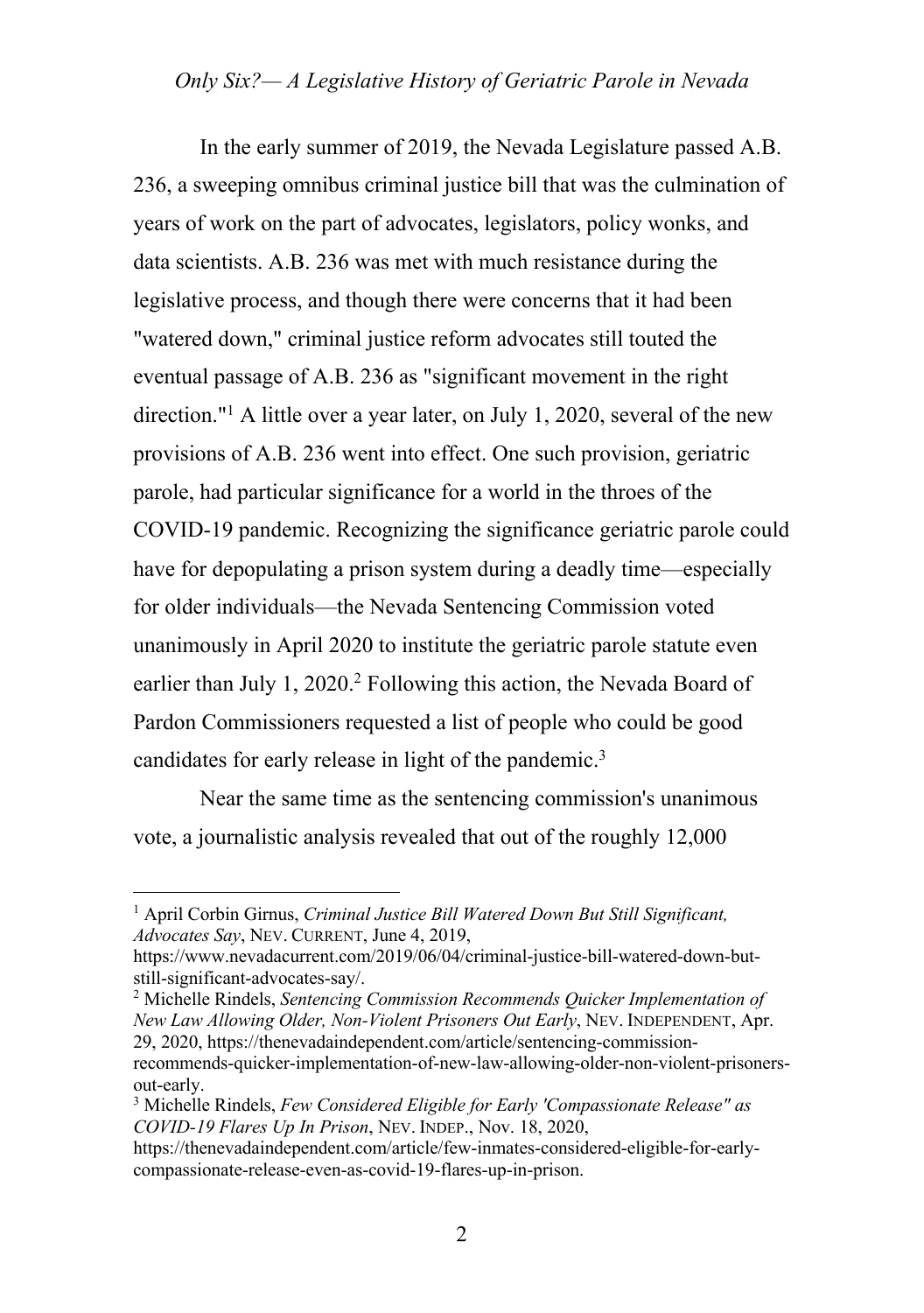people in Nevada's state prison system, only six would be eligible for geriatric parole under the new provision.4 As months went on, and pressure continued to mount from advocates and the families of incarcerated individuals, it came to light in November 2020 that only two people out of the total incarcerated population had been deemed eligible for early release due to their susceptibility to COVID-19 and other factors.<sup>5</sup>

The story and development of Nevada's geriatric parole provision illustrates a tension posed by decarceral reforms, between goals of releasing more individuals from incarceration and calls that the reforms will let dangerous people loose, threatening public safety. By examining of the illustrious beginnings of A.B. 236 and then focusing in on how the geriatric parole provision changed throughout iterations of the bill, and identifying why those changes occurred, one can see clearly the hurdles decarceral advocates face when enacting legislative reforms.

#### I. Reinvestment Beginnings

James W. Hardesty, a Justice for the Nevada Supreme Court, had been interested in Nevada becoming a Justice Reinvestment<sup>6</sup> state since

<sup>4</sup> Michelle Rindels, *Sentencing Commission Recommends Quicker Implementation of New Law Allowing Older, Non-Violent Prisoners Out Early*, NEV. INDEPENDENT, Apr. 29, 2020, https://thenevadaindependent.com/article/sentencing-commission-

recommends-quicker-implementation-of-new-law-allowing-older-non-violent-prisonersout-early.

<sup>5</sup> Michelle Rindels, *Few Considered Eligible for Early 'Compassionate Release" as COVID-19 Flares Up In Prison*, NEV. INDEP., Nov. 18, 2020,

https://thenevadaindependent.com/article/few-inmates-considered-eligible-for-earlycompassionate-release-even-as-covid-19-flares-up-in-prison.

<sup>6</sup> *Justice Reinvestment Initiative*, BUREAU OF JUSTICE ASSISTANCE (Mar. 7, 2012), https://bja.ojp.gov/program/justice-reinvestment-initiative/overview. "The Justice Reinvestment Initiative (JRI) is a data-driven process to improve public safety by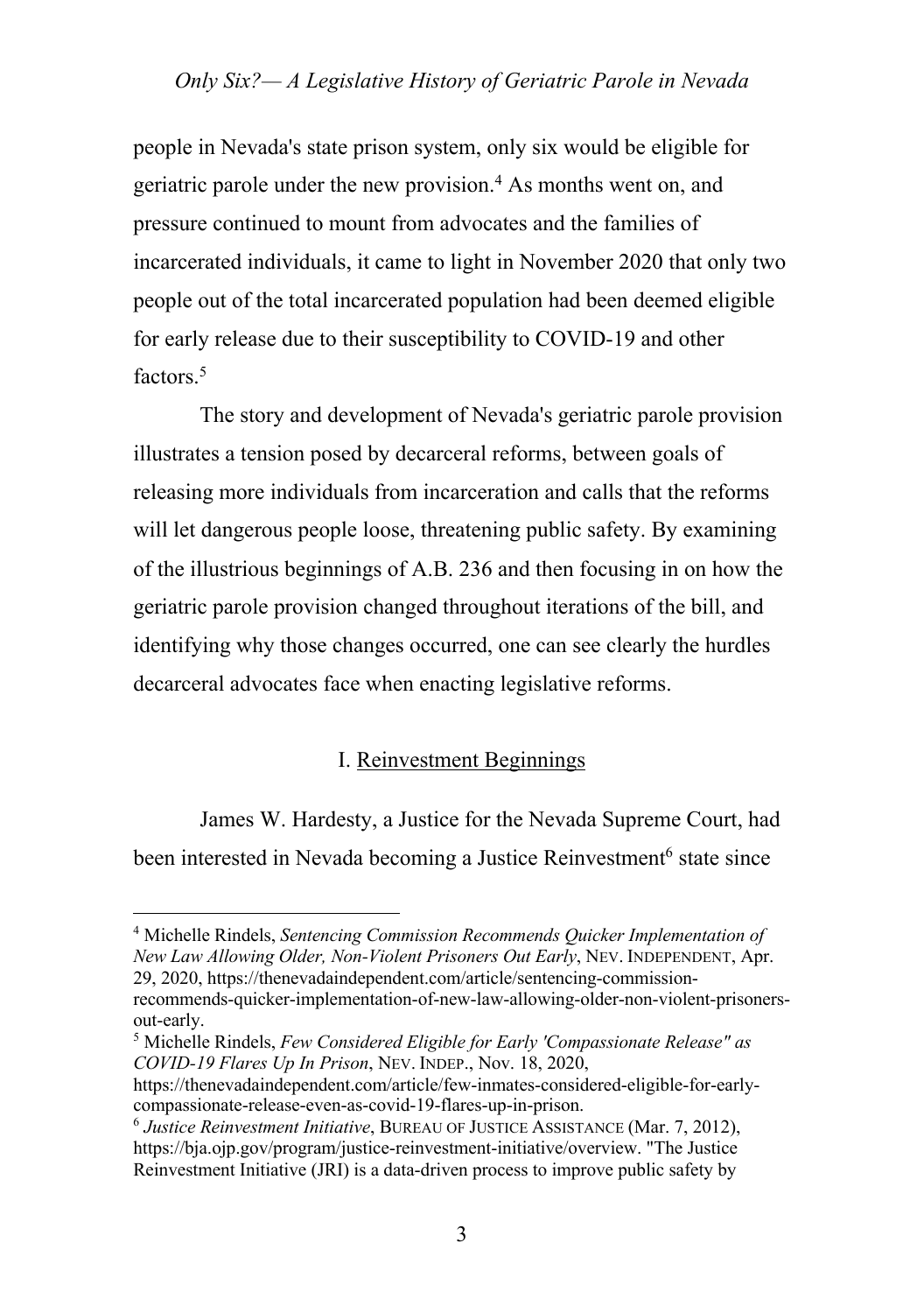2015, when he had served as Chief Justice.7 He was able to unite the legislature and the Governor behind the idea, and together with the support of the Crime and Justice Institute, ${}^{8}$  they wrote a letter submitting Nevada as a candidate state for consideration by the U.S. Department of Justice's Bureau of Justice Assistance and the Pew Charitable Trusts<sup>9</sup> Justice Reinvestment Initiative. Nevada was not selected.10 However, in 2017 the Crime and Justice Institute contacted Hardesty, wondering if Nevada would be interested in applying for the Justice Reinvestment Initiative a second time.<sup>11</sup> With a second chance, Nevada beat out three other states and was selected.<sup>12</sup>

Hardesty, in addition to serving as a state Supreme Court Justice, also served as the Vice Chairman for the Advisory Commission on the Administration of Justice  $(ACAJ)$ .<sup>13</sup> The ACAJ is a commission that was established by statute, comprised of 18 different members including "representatives from corrections, law enforcement, the legislature, the

helping jurisdictions make more effective and efficient use of criminal justice resources to address the complex factors that drive crime and recidivism. […] JRI is a publicprivate partnership with the Pew Charitable Trusts." *Id.* 

<sup>7</sup> *Opening Hearing for A.B. 236 Before the Nev. Assembly Comm. on Judiciary*, 80th Sess. 5 (Nev., Mar. 8, 2019) (statement of James W. Hardesty, J. of the Nev. Sup. Ct. and Vice Chairman for the Advisory Comm'n on the Admin. of Just.).

<sup>8</sup> The Crime and Justice Institute is a division of Community Resources for Justice, a nonprofit human services organization. *About*, CRIME AND JUST. INSTITUTE (2021), https://www.cjinstitute.org/about/. "The Crime and Justice Institute has worked with over a dozen states and numerous counties, in many cases in partnership with both the Bureau of Justice Assistance and the Pew Charitable Trusts as a part of the Justice Reinvestment Initiative." *Adult Justice System Reform*, CRIME AND JUST. INSTITUTE (2021), https://www.cjinstitute.org/our-work/adult-criminal-justice-reform/.

<sup>9</sup> *Opening Hearing for A.B. 236 Before the Nev. Assembly Comm. on Judiciary*, 80th Sess. 5–6 (Nev., Mar. 8, 2019) (statement of James W. Hardesty, J. of the Nev. Sup. Ct. and Vice Chairman for the Advisory Comm'n on the Admin. of Just.).  $10$  *Id.* at 6.

 $11$  Id.

<sup>12</sup> Id.

<sup>13</sup> *Id.* at 5.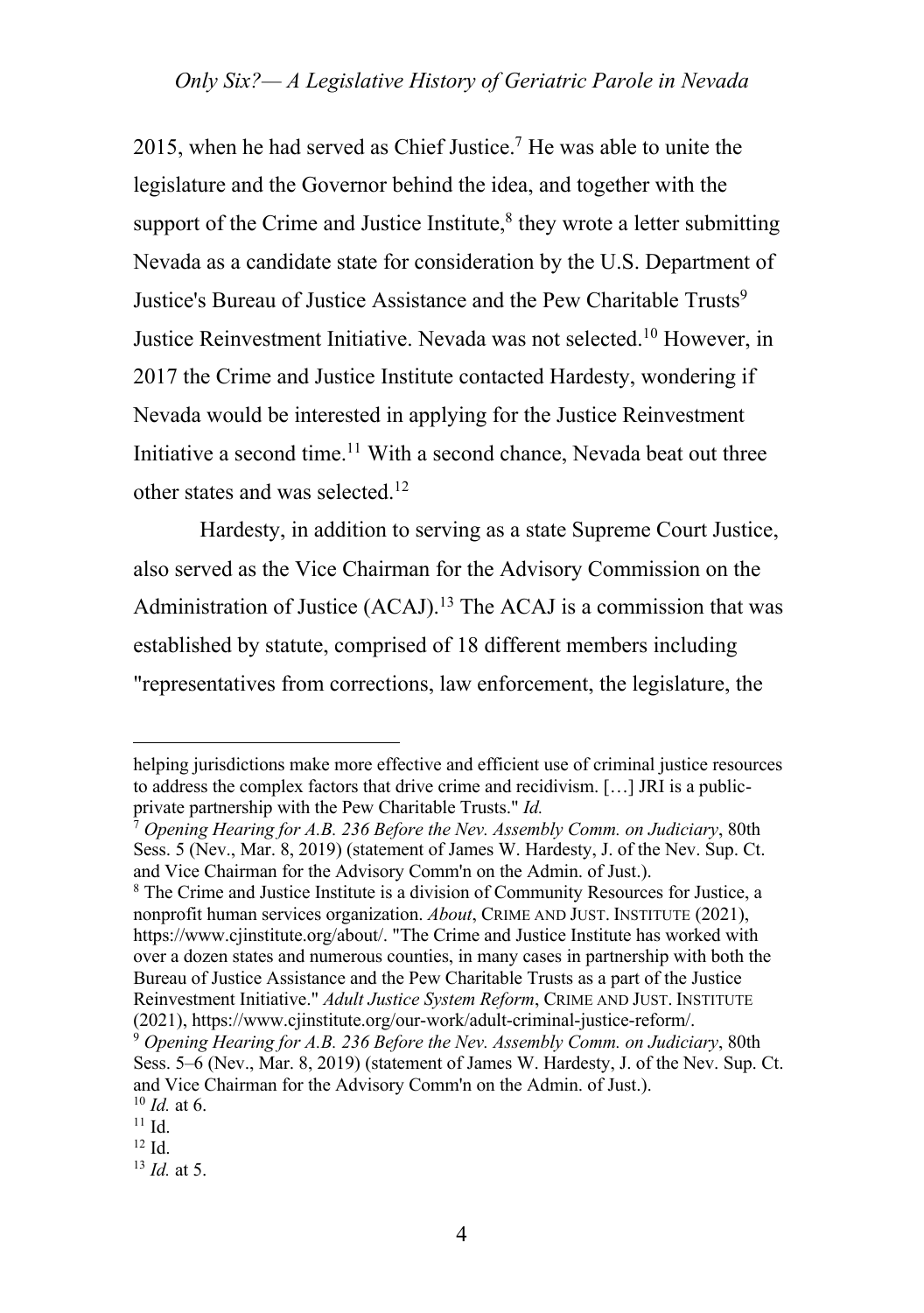judiciary, the prosecutorial and defense bars, and victim advocates."14 After Nevada was selected as a Justice Reinvestment state, the ACAJ conducted an extensive review from July through December 2018, during which they examined Nevada's sentencing and corrections data, current state programs, and various policy matters.15 Throughout this process, the Crime and Justice Institute provided technical assistance to the ACAJ.16 Furthermore, the ACAJ also received input from an array of stakeholders, including: "prosecutors, defense attorneys, judges, law enforcement agencies, treatment providers, behavioral health experts, and formerly incarcerated individuals."17 In addition, roundtable discussions were conducted with victims, survivors, and victim advocates from throughout the state.18

The result of this lengthy process was a report which developed a comprehensive set of 25 policy recommendations that were supported by a majority of the ACAJ members.19 The report touted that the policies, if signed into law, would "avert 89 percent of the projected prison population growth, and ultimately reduce the projected 2028 prison population by more than 1,000 beds, averting \$640 million in additional prison costs over the next 10 years."20 Among those policies was a recommendation for the implementation of geriatric parole.<sup>21</sup> In

<sup>&</sup>lt;sup>14</sup> FINAL REPORT, NEV. ADVISORY COMM'N ON THE ADMIN. OF JUSTICE 7 (2019), https://www.leg.state.nv.us/App/InterimCommittee/REL/Document/13671. 15 *Id.*

 $16$  Id.

<sup>17</sup> Id.

<sup>18</sup> Id.

<sup>19</sup> *Id.* at 6.

<sup>&</sup>lt;sup>20</sup> *Id.* The report suggested that the money saved could then by redirected into implementing policies that would "reduce recidivism and increase public safety." *Id.* <sup>21</sup> *Id.* at 29. Specifically, the recommendation instructed Nevada to "implement a specialty parole option for long-term, geriatric inmates."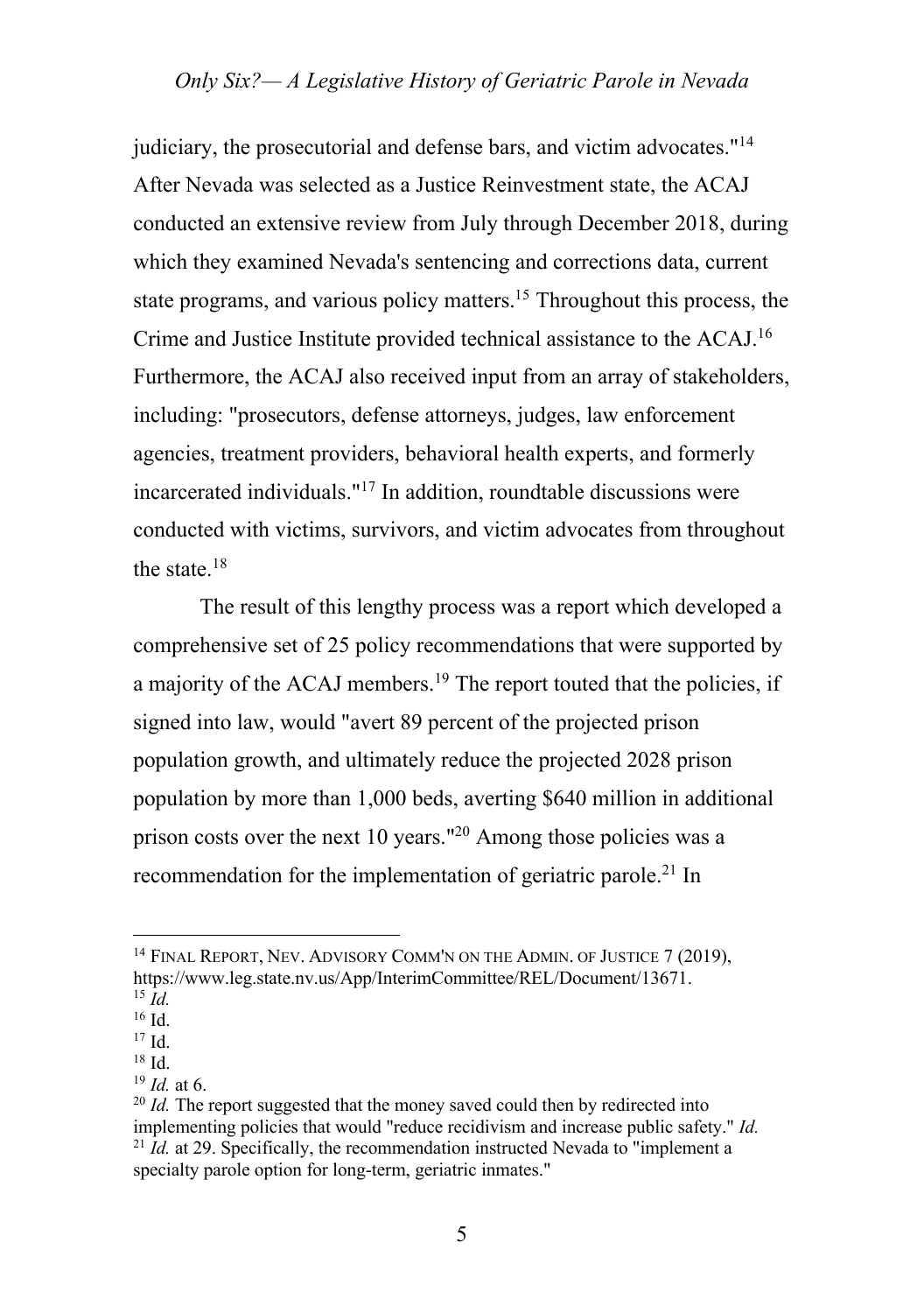proffering the geriatric parole policy, the ACAJ relied on reasoning that researchers consistently found age to be one of the most significant predictors of criminality, and that as a person ages their criminal activity decreases.22 In its assessment, the ACAJ recommended that a geriatric parole process be established that would allow incarcerated individuals "who have reached a certain age and have served a minimum period of the sentence to be eligible for a parole hearing irrespective of their parole eligibility date."23

On January 11, 2019, the ACAJ voted 11–4 to advance<sup>24</sup> all 25 of the policy recommendations to legislators.<sup>25</sup> The recommendations were supported by advocates throughout the state, including the American Civil Liberties Union of Nevada, whose legal director commented that the data offered "further proof that Nevada needs to make significant changes to the justice system."26

<sup>24</sup> The four members of the ACAJ who opposed advancing the recommendations as a whole were the following individuals: the Las Vegas Metropolitan Police Department Director Chuck Calloway, the Douglas County District Attorney Mark Jackson, Henderson Judge Sam Bateman, and Reno Assemblywoman Lisa Krasner. Michael Lyle, *Lawmakers See Pathway To Criminal Justice Overhaul, But Will They Take It?*, NEV. CURRENT, Jan. 14, 2019, https://www.nevadacurrent.com/2019/01/14/lawmakers-

 $^{22}$  Id.<br> $^{23}$  *Id.* at 30.

see-pathway-to-criminal-justice-overhaul-but-will-they-take-it/. 25 Michael Lyle, *Lawmakers See Pathway To Criminal Justice Overhaul, But Will They Take It?*, NEV. CURRENT, Jan. 14, 2019,

https://www.nevadacurrent.com/2019/01/14/lawmakers-see-pathway-to-criminaljustice-overhaul-but-will-they-take-it/. 26 *Id.*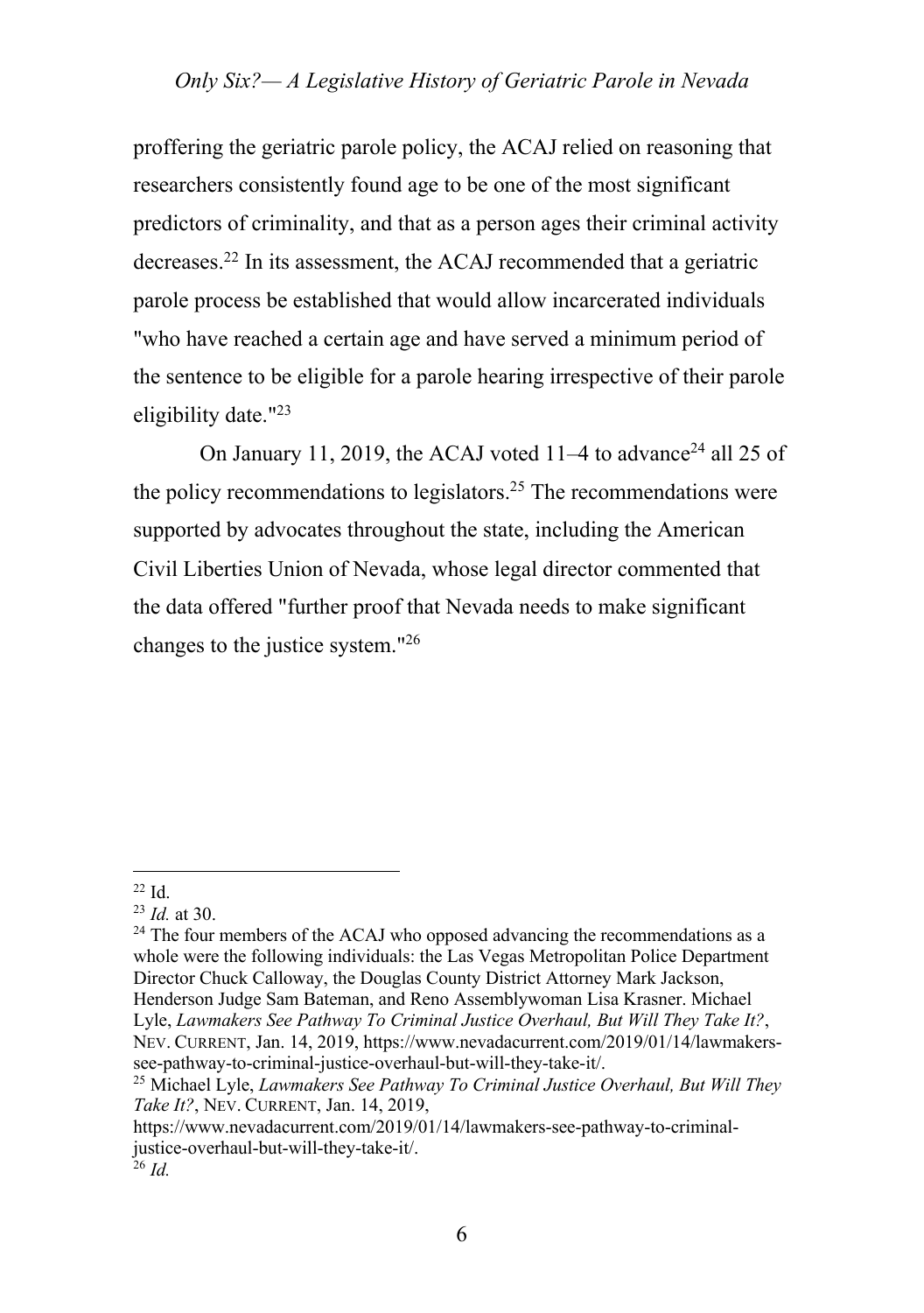# II. March 8, 2019: A.B. 236 First Presented to Nevada Assembly Committee on Judiciary

Nevada Assemblyman Steve Yeager and Justice Hardesty first presented A.B. 236 to the Assembly Committee on the Judiciary at a packed hearing.27 Both served as Vice Chairmen for the ACAJ, and each discussed the reasoning behind the specific recommendations. Assemblyman Yeager, in his opening remarks, stated that A.B. 236 was "probably the single most important and transformative criminal justice bill in the history of this [Legislature] building."<sup>28</sup> Multiple representatives from across the Nevada criminal justice community offered testimony in support of A.B. 236 when it was first presented, including representatives from Nevada Attorneys for Criminal Justice, the Clark County Public Defender's Office, the Washoe County Public Defender's Office, the American Civil Liberties Union of Nevada, and Americans for Prosperity Nevada.29 Several formerly incarcerated individuals, members of the ACAJ, and private citizens offered testimony of support as well.30 Opposition to A.B. 236, though, was distinct and apparent from the first hearing, too. Formally presenting opposition to A.B. 236 were two district attorneys, one assistant district attorney, and a police director. 31

<sup>27</sup> *Opening Hearing for A.B. 236 Before the Nev. Assembly Comm. on Judiciary*, 80th Sess. (Nev., Mar. 8, 2019).

<sup>28</sup> *Opening Hearing for A.B. 236 Before the Nev. Assembly Comm. on Judiciary*, 80th Sess. 4 (Nev., Mar. 8, 2019) (statement of Steve Yeager, Assemblyman for Dist. No. 9 and Vice Chairman for the Advisory Comm'n on the Admin. of Just.).

<sup>29</sup> *Opening Hearing for A.B. 236 Before the Nev. Assembly Comm. on Judiciary*, 80th Sess. 25–33 (Nev., Mar. 8, 2019).<br><sup>30</sup> Id.

<sup>&</sup>lt;sup>31</sup> Opening Hearing for A.B. 236 Before the Nev. Assembly Comm. on Judiciary, 80th Sess. 34 (Nev., Mar. 8, 2019). The four presenters were Chuck Callaway, Police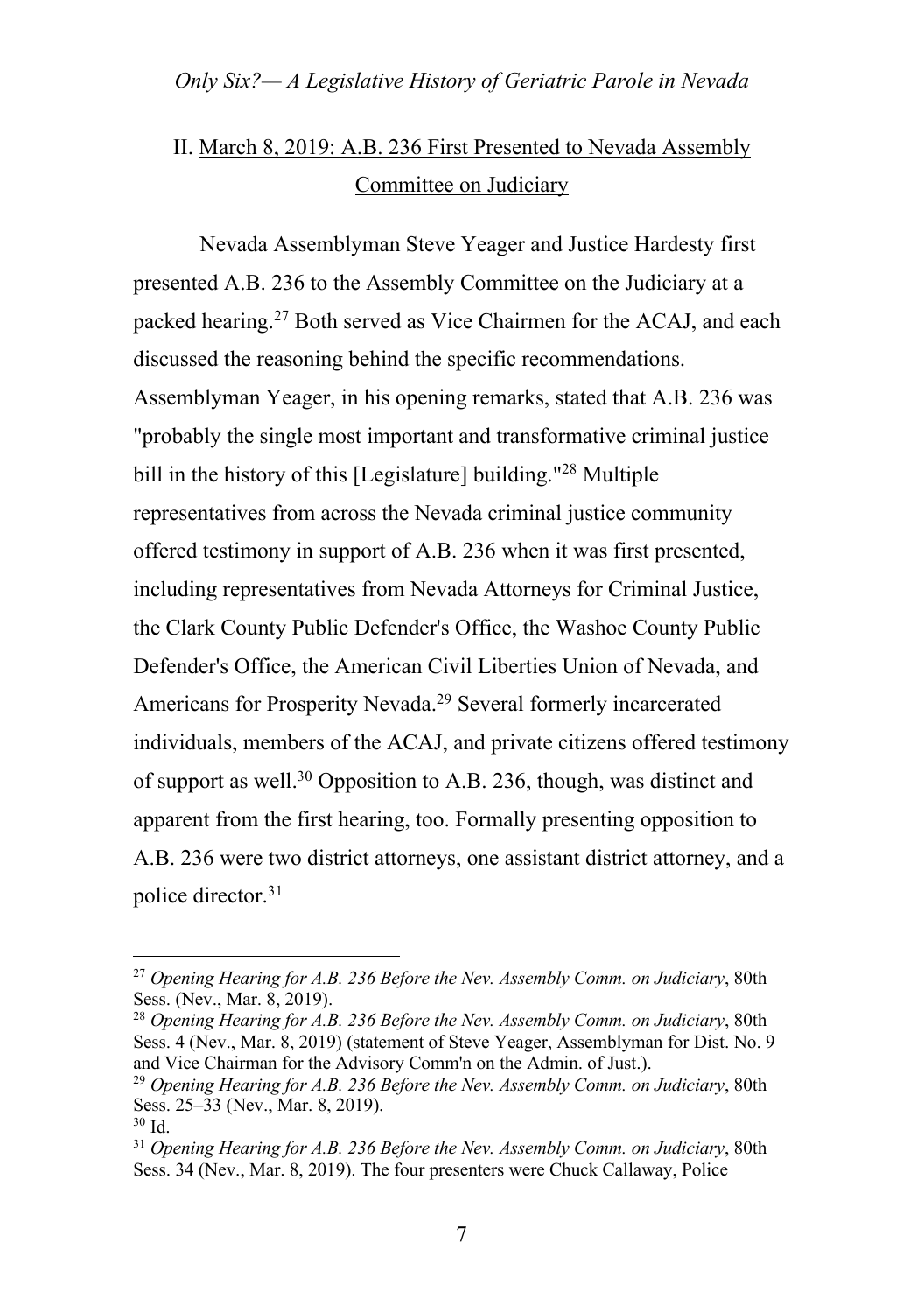To further understand the opposition levied against the geriatric parole provision from the start of the legislative session, it is helpful to understand how the language of the statute initially read. As introduced, the provision allowed for a prisoner to be granted geriatric parole as long as they had not been convicted of first degree murder, did not pose a threat to public safety, and met one of two qualifying age requirements. $32$ An incarcerated individual could meet the qualifying age requirement either by being 60 years of age or older and serving ten years of the minimum term or minimum aggregate term of imprisonment, or by being 65 years of age or older and serving seven years of the minimum term or minimum aggregate term of imprisonment.<sup>33</sup> As well, under this provision the Parole Board was instructed that they must also consider the incarcerated person's age, behavior while in custody, "level of risk for violence," severity of any illness, disease or infirmity, and any available alternatives for maintaining such geriatric individuals in confinement.<sup>34</sup>

In his formal opposition statement on March 8, Washoe County District Attorney Christopher Hicks detailed a lengthy list of reasons why the geriatric parole provision as presented would endanger

Director at the Las Vegas Metropolitan Police Department; Mark Jackson, Douglas County District Attorney, Christopher Hicks, Washoe County District Attorney; and Clark County Assistant District Attorney, Christopher Lalli. *Id.* Notably, two of the presenters for the formal opposition were also members of the ACAJ, and they comprised two of the four votes against promoting the recommendations to legislators.  $32$  A.B. 236, Gen. Assemb., 80th Sess. § 93 (Nev. 2019) (as referred to Comm. on Judiciary, March 1, 2019 and presented to Comm. on Judiciary, March 8, 2019).  $33$  A.B. 236, Gen. Assemb., 80th Sess. § 93 (1) (Nev. 2019) (as referred to Comm. on Judiciary, March 1, 2019 and presented to Comm. on Judiciary, March 8, 2019). <sup>34</sup> A.B. 236, Gen. Assemb., 80th Sess. § 93 (3) (Nev. 2019) (as referred to Comm. on Judiciary, March 1, 2019 and presented to Comm. on Judiciary, March 8, 2019).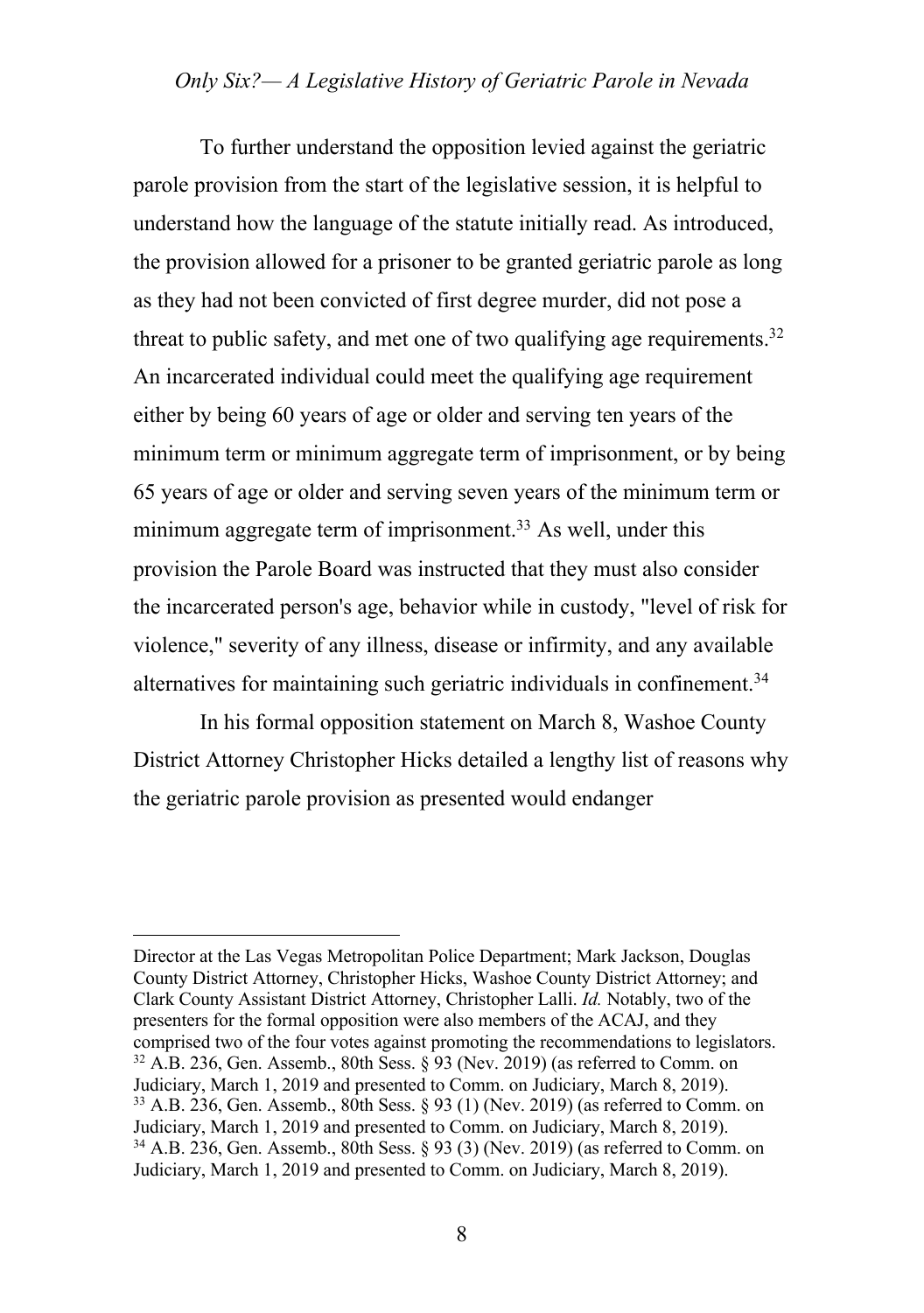communities.35 Hicks emphasized that under the provision as written, "sex offenders, violent criminals, second-degree murders, voluntary manslaughterers, sexual assaulters, and those who have committed every serious crime except first-degree murder, [would] be paroled."36 Hicks then presented the case of a real defendant his office prosecuted, a case where the defendant had been sentenced to life in prison for sexual offenses.<sup>37</sup> He described to the Assembly Committee on Judiciary how this particular defendant raped a child for years, from the time she was seven until the time she was eleven.<sup>38</sup> Hicks went on to explain that this defendant was convicted by a jury, and sentenced to 12 life sentences with parole eligibility after 271 years.<sup>39</sup>

Following his discussion of the case, though, Hicks went on to suggest that the defendant, under the proposed geriatric parole provision, would be released after serving less than eight years in prison, because he was 57 years old when he was sentenced.<sup>40</sup> Throughout their opposition testimony, the various prosecutors described cases with sensitive details, and then applied the proposed provisions with the most liberal interpretations possible, despite the significant discretion built into each provision. It stands to reason that the Nevada Parole Board, in evaluating Hick's case of the man convicted of repeatedly raping a child, would rate the defendant's level of risk for violence as rather high, or decide that he posed a threat to public safety. In his closing remarks at the end of the

- <sup>37</sup> *Id.*
- <sup>38</sup> *Id.*

<sup>40</sup> *Id.*

<sup>35</sup> *Opening Hearing for A.B. 236 Before the Nev. Assembly Comm. on Judiciary*, 80th Sess. 44 (Nev., Mar. 8, 2019) (statement of Christopher Hicks, Washoe Cnty. Dist. Att'y).

<sup>36</sup> *Id.*

<sup>39</sup> *Id.*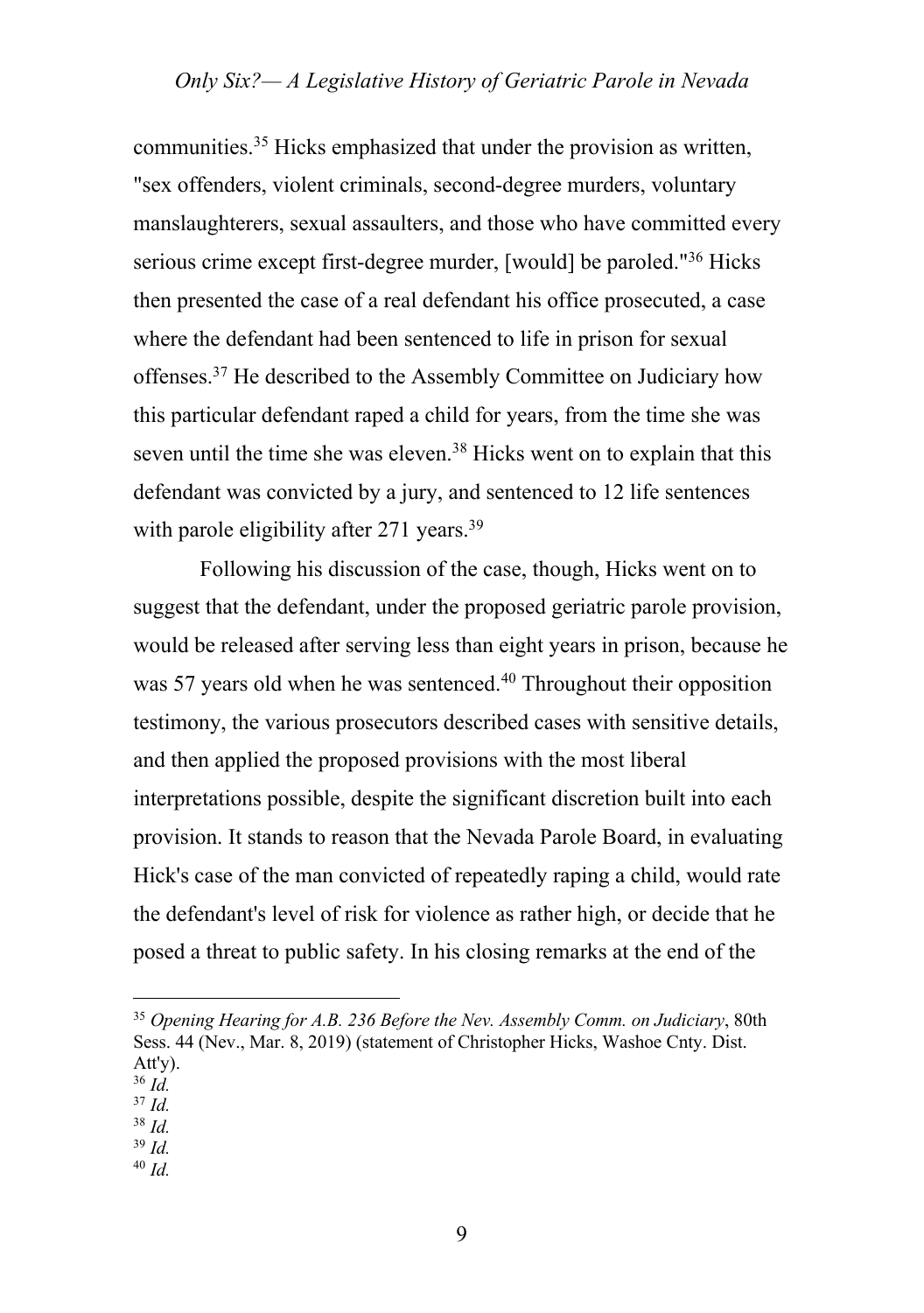hearing, Justice Hardesty even chose to emphasize the way in which the provisions were written to afford discretion, stating he found the "examples cited by the opposition to be troubling because they reflect a distrust or lack of confidence in the discretion that would be exercised either by the Parole Board or by judges."<sup>41</sup>

#### III. A Culmination of Long Nights in The Wood Shed

During the 80th Session of the Nevada Assembly, A.B. 236 was not formally discussed by the Assembly Committee on the Judiciary for three months after it was first presented. It was finally brought up for amendment and passage on May 14, 2019, when the Committee on Judiciary amended and passed the bill forward to the Nevada Senate.42 At the opening of this work session on A.B. 236, Chairman Steve Yeager shared that the reason behind the three month gap was that he heard legitimate concerns from a multitude of parties.43 Yeager described months of meetings running long into the evening in Room 3127, the Assembly judiciary chair's conference room known to Nevada legislators and policy makers as The Wood Shed.<sup>44</sup> Of these late night meetings in

<sup>41</sup> *Opening Hearing for A.B. 236 Before the Nev. Assembly Comm. on Judiciary*, 80th Sess. 59 (Nev., Mar. 8, 2019) (statement of James W. Hardesty, J. of the Nev. Sup. Ct. and Vice Chairman for the Advisory Comm'n on the Admin. of Just.).

<sup>42</sup> *Hearing for SB 8, SB 177, SB 382, SB 435, SB 486, and A.B. 236 Before the Nev. Assembly Comm. on Judiciary*, 80th Sess. 26 (Nev., May 14, 2019). 43 *Hearing for SB 8, SB 177, SB 382, SB 435, SB 486, and A.B. 236 Before the Nev.* 

*Assembly Comm. on Judiciary*, 80th Sess. 27 (Nev., May 14, 2019) (statement of Steve Yeager, Assemblyman for Dist. No. 9 and Vice Chairman for the Advisory Comm'n on the Admin. of Just.).

<sup>44</sup> *Conference Committee on SB 376: Hearing Location*, NELIS (2021), https://www.leg.state.nv.us/App/NELIS/REL/79th2017/Committees/ConferenceCommit tees/3. James DeHaven, *Nevada Bill Would Keep Low-Level Drug Users Out of Prison: 'Punish the Pushers,' Not Users*, RENO GAZZETTE J., May 9, 2019,

https://www.rgj.com/story/news/politics/2019/05/08/crime-bill-back-nevada-legislature-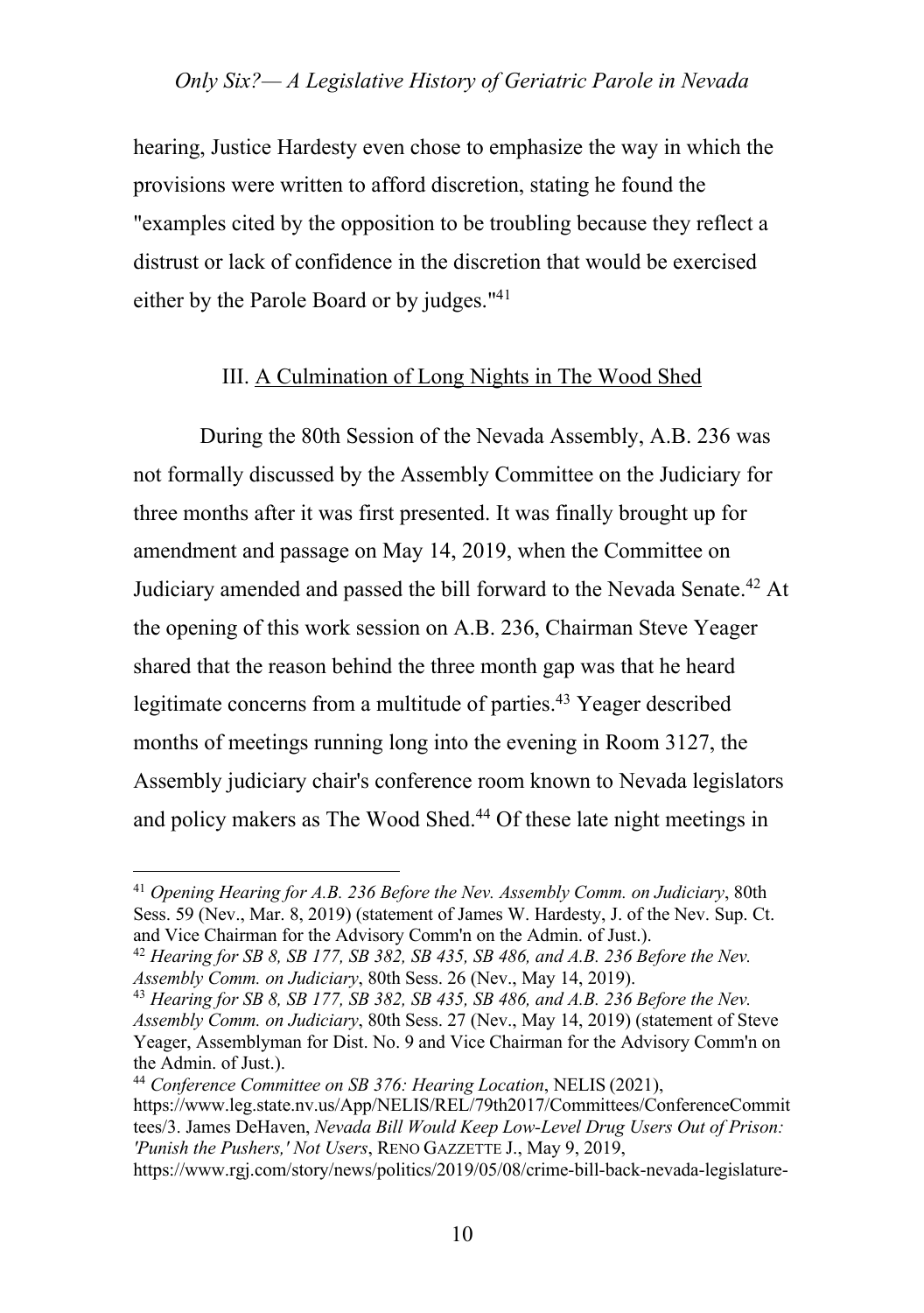his conference room, Yeager was quoted by the press saying, "We invited everyone and their brother who had concerns to come in. It's not perfect, but it's a damn good piece of legislation."45 Heavily amended, the version of A.B. 236 presented on May 14 after those long Wood Shed nights included a very different geriatric parole provision.

The geriatric parole provision's language and structure changed drastically over the three month period, and the language passed on May 14 represents a very different model for geriatric parole than first presented. The new structure of the provision changed to stating that the Parole Board may grant geriatric parole to an incarcerated individual if he or she, first, *has not been convicted* of a crime of violence, a crime against a child as defined by specific statute, a sexual offense, vehicular homicide, or a DUI that results in death or substantial bodily injury.<sup>46</sup> As well, the incarcerated individual cannot be serving a sentence of life imprisonment without the possibility of parole or a death sentence. $47$ Furthermore, the individual must "not pose a significant and articulable risk to public safety," and must be 65 years of age or older and have served eight consecutive years in custody, or at least a majority of the

<sup>45</sup> James DeHaven, *Nevada Bill Would Keep Low-Level Drug Users Out of Prison: 'Punish the Pushers,' Not Users*, RENO GAZZETTE J., May 9, 2019,

after-cops-lawyers-peel-back-progressive-reforms/1146591001/. "[A.B. 236] was delivered to the Assembly judiciary chair's conference room knows as "the wood shed," where cops, lawyers, and city officials spent two months tussling over a tweaked measure…." *Id.* 

https://www.rgj.com/story/news/politics/2019/05/08/crime-bill-back-nevada-legislatureafter-cops-lawyers-peel-back-progressive-reforms/1146591001/.

<sup>46</sup> A.B. 236, Gen. Assemb., 80th Sess. § 93.3 (1) (a) (Nev. 2019) (as amended and passed by Comm. on Judiciary, May 14, 2019).

<sup>&</sup>lt;sup>47</sup> A.B. 236, Gen. Assemb., 80th Sess. § 93.3 (1) (b)–(c) (Nev. 2019) (as amended and passed by Comm. on Judiciary, May 14, 2019).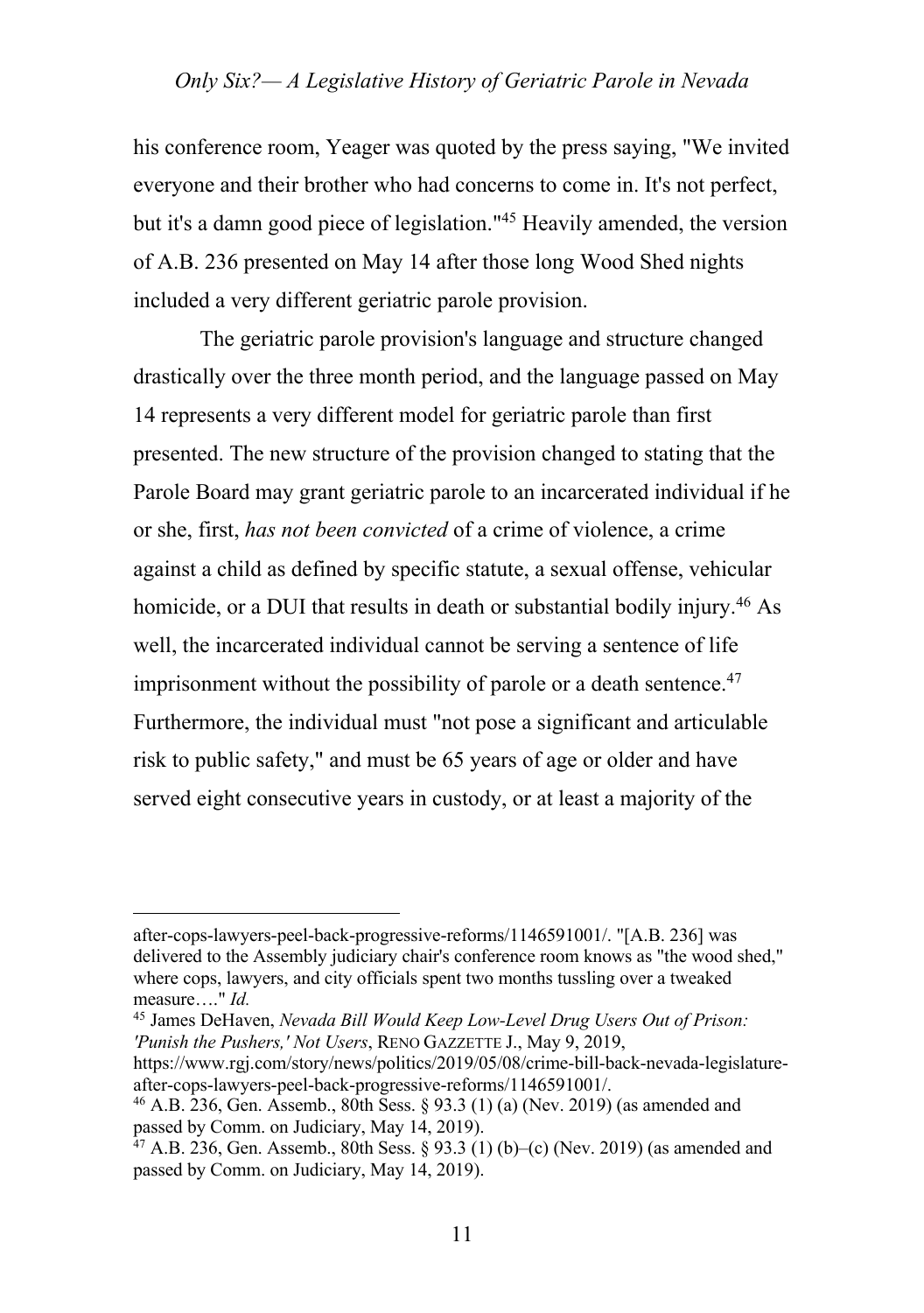maximum term or maximum aggregate term, whichever occurs earlier.<sup>48</sup> Additionally, when determining whether to grant geriatric parole or not, the Parole Board must consider the incarcerated individual's "potential" for violence,49 which was a change from the earlier version's language which deployed the phrase "level of risk."

The changes to the geriatric parole provision represent a distinct narrowing of the pool of incarcerated individuals who could actually be eligible. By incorporating a long list of convictions that make one ineligible, the decarceral possibility of the provision was significantly diminished considering the realities of convictions resulting in prison sentences. As well, the age and time served requirements shift from a specific amount of years or the minimum term time served, with tiers based on age,<sup>50</sup> to the new requirement that an individual be 65 years of age or older and already have served out either eight years or the maximum aggregate term or the majority of the maximum term, marked another departure. At this stage, though, the provision did still include such decarceral language as "whichever occurs earlier" in relation to the time served requirement of eight years or the majority of the maximum term. As A.B. 236 moved from the Assembly Committee on Judiciary to the Senate Committee on Judiciary, the bill, and the geriatric parole provision, would continue to mutate away from its origins.

<sup>48</sup> A.B. 236, Gen. Assemb., 80th Sess. § 93.3 (1) (d) (Nev. 2019) (as amended and passed by Comm. on Judiciary, May 14, 2019).

 $49$  A.B. 236, Gen. Assemb., 80th Sess. § 93.3 (7) (a) (Nev. 2019) (as amended and passed by Comm. on Judiciary, May 14, 2019).

<sup>50</sup> *See*, *supra*, Part II. The initial language stated that an incarcerated individual 60 years of age or older, who served ten years of the minimum term or minimum aggregate term of imprisonment, or an individual 65 years of age or older, who served seven years of the minimum term or minimum aggregate term of imprisonment, would meet the age and time served requirements.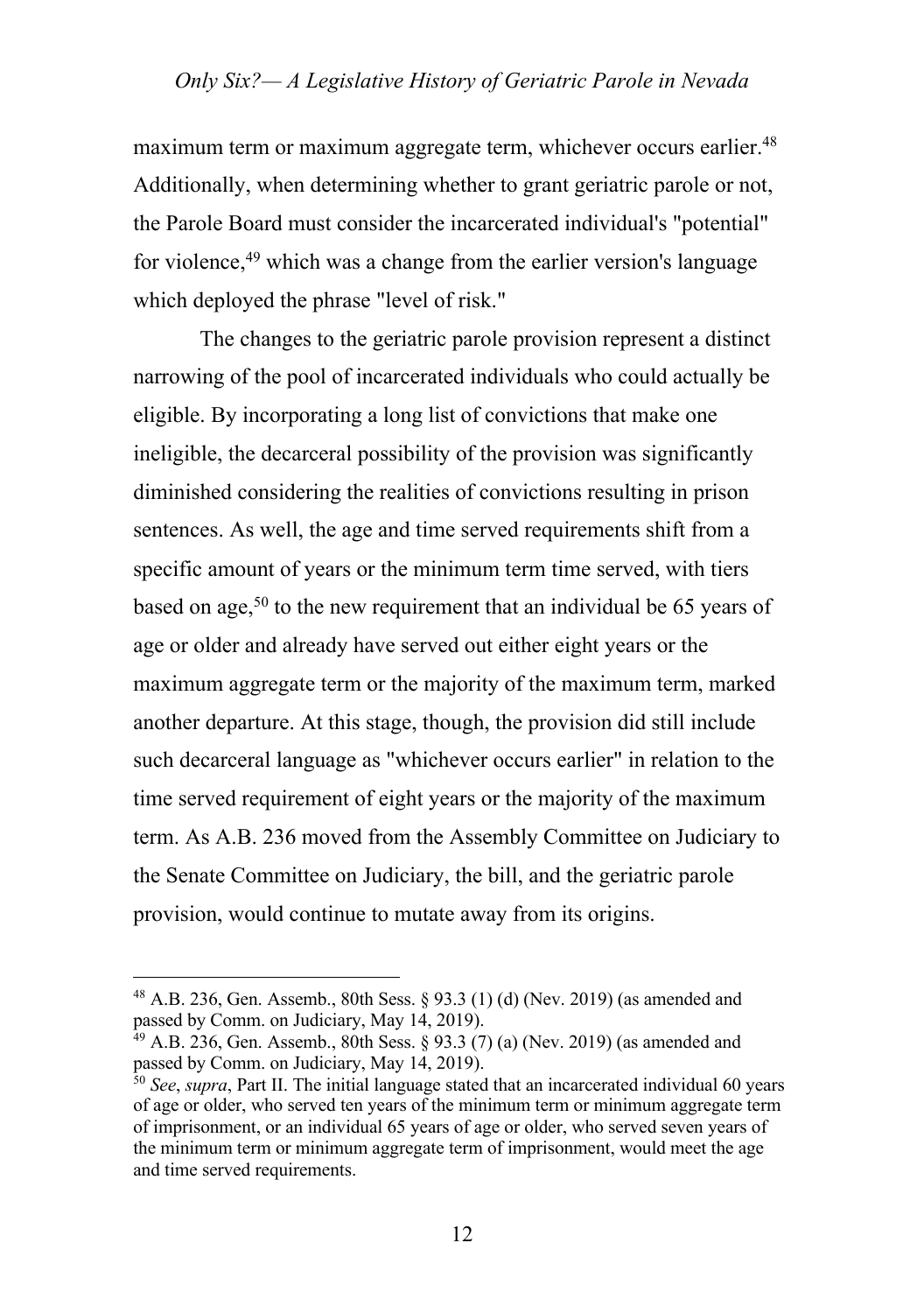#### IV. District Attorneys Propose More Amendments in the Senate

When A.B. 236 was heard in the Nevada Senate for the first time, on May 31, members of the Nevada District Attorneys Association (NDAA) came to the hearing to oppose it.<sup>51</sup> Washoe County Deputy District Attorney Jennifer Noble, representing the NDAA at the hearing, stated that while all 17 members of the NDAA had "worked hard with other stakeholders on A.B. 236," after it passed the Assembly the NDAA was "surprised that many negotiated elements were missing" from A.B. 236.52 During the hearing, the Clark County District Attorney's Office proposed an amendment to A.B. 236 which covered the various elements Noble had described as missing.<sup>53</sup> One component of the proposed amendment was a change to the geriatric parole provision, tacking on a restriction preventing individuals defined as habitual criminals<sup>54</sup> from geriatric parole eligibility.55 This additional restriction to geriatric parole eligibility would only serve to further narrow eligibility, yet, it made its way into the final language of the bill as well.

<sup>51</sup> *Hearing for A.B. 236 Before the Nev. Senate Comm. on Judiciary*, 80th Sess. 28 (Nev., May 31, 2019) (statement of Jennifer Noble, Washoe Cnty. Deputy Dist. Att'y). 52 *Id.*

<sup>53</sup> *Id.*

<sup>&</sup>lt;sup>54</sup> A habitual criminal is defined by statute as someone how has been convicted of five or more felonies. NEV. REV. STAT. CH. 207 §10

<sup>55</sup> *Hearing for A.B. 236 Before the Nev. Senate Comm. on Judiciary*, 80th Sess. 28 (Nev., May 31, 2019) (Exhibit G—Proposed Amendment to A.B. 236, authored by Clark Cnty. Office of the Dist. Att'y).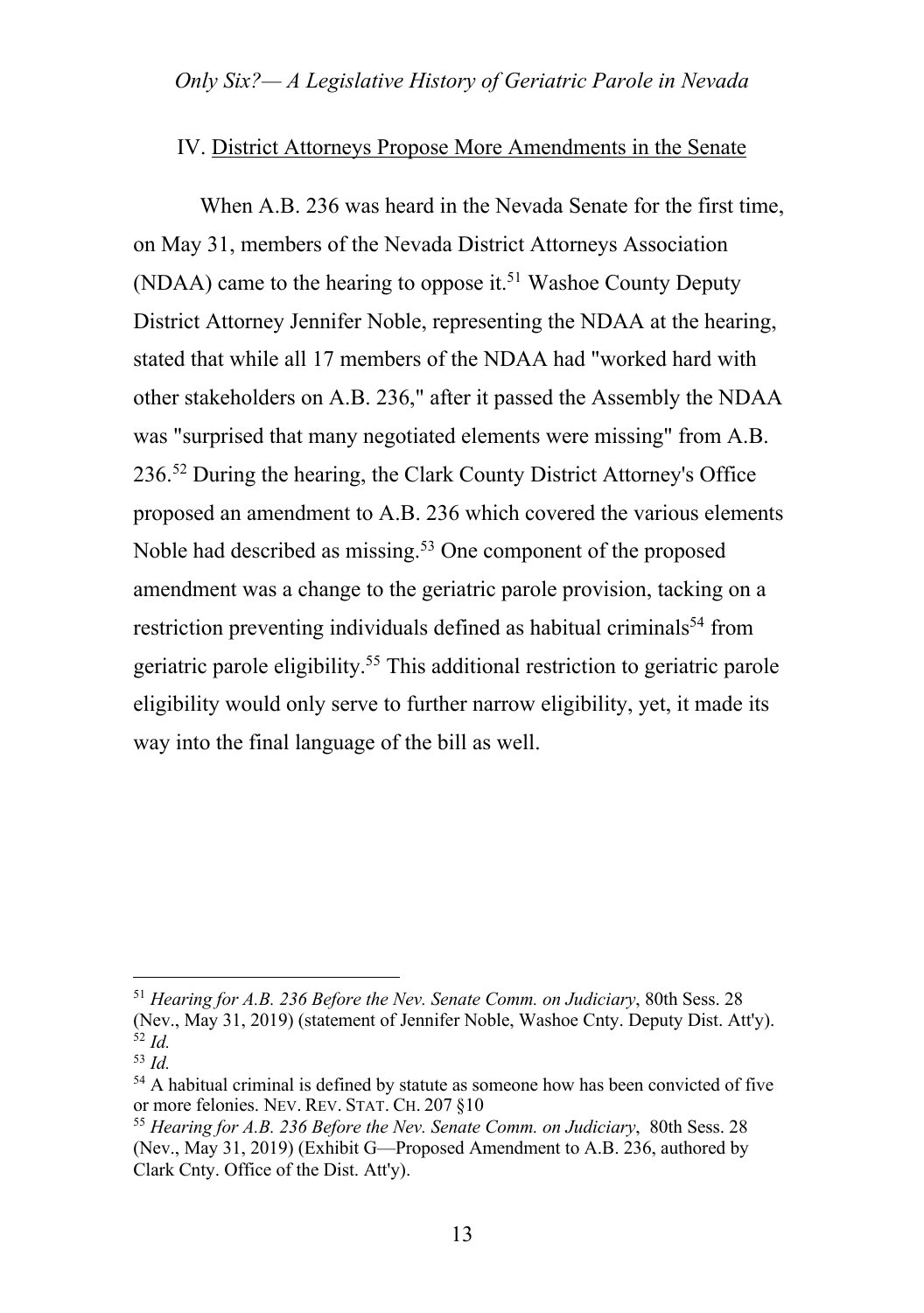## V. The Malleability of Reform

In his presentation of A.B. 236 to the Nevada Senate Committee on Judiciary, Justice Hardesty reminded the legislators of the findings of the ACAJ, and the report that informed the first 25 policy recommendations that became the initial A.B. 236. Hardesty reviewed how shocked the ACAJ was that the majority of prisoners in Nevada detention facilities were found to be nonviolent offenders convicted of property and drug offenses.56 As well, Hardesty described how despite current research on the limited effectiveness of lengthy sentences, Nevada was keeping people in prison for a longer duration of time than had been the norm ten years prior.<sup>57</sup> He also reminded the senators that Nevada, through the Justice Reinvestment Initiative, had been on the receiving end of over 10,000 hours of staff time devoted to intensive research into Nevada's criminal justice system, which informed the foundations of A.B.  $236^{58}$  With such auspicious beginnings; the results of the geriatric parole provision's implementation remain staggering.

With amendments, A.B. 236 passed the Nevada Senate on June 3, 2019 and was signed into law by Governor Steve Sisolak. In the final language of the bill which became the new geriatric parole statute, significant departures from the provision as it was initially proposed were evident. Notably, a restriction denying habitual criminals geriatric parole eligibility had been added,<sup>59</sup> and the time served requirements changed.

<sup>56</sup> *Hearing for A.B. 236 Before the Nev. Senate Comm. on Judiciary*, 80th Sess. 4 (Nev., May 31, 2019) (statement of James W. Hardesty, J. of the Nev. Sup. Ct. and Vice Chairman for the Advisory Comm'n on the Admin. of Just.).

<sup>57</sup> *Id.* 

<sup>&</sup>lt;sup>58</sup> *Id.* at 3.<br><sup>59</sup> Nev. Rev. Stat. Ch. 213 §12155 (1) (b).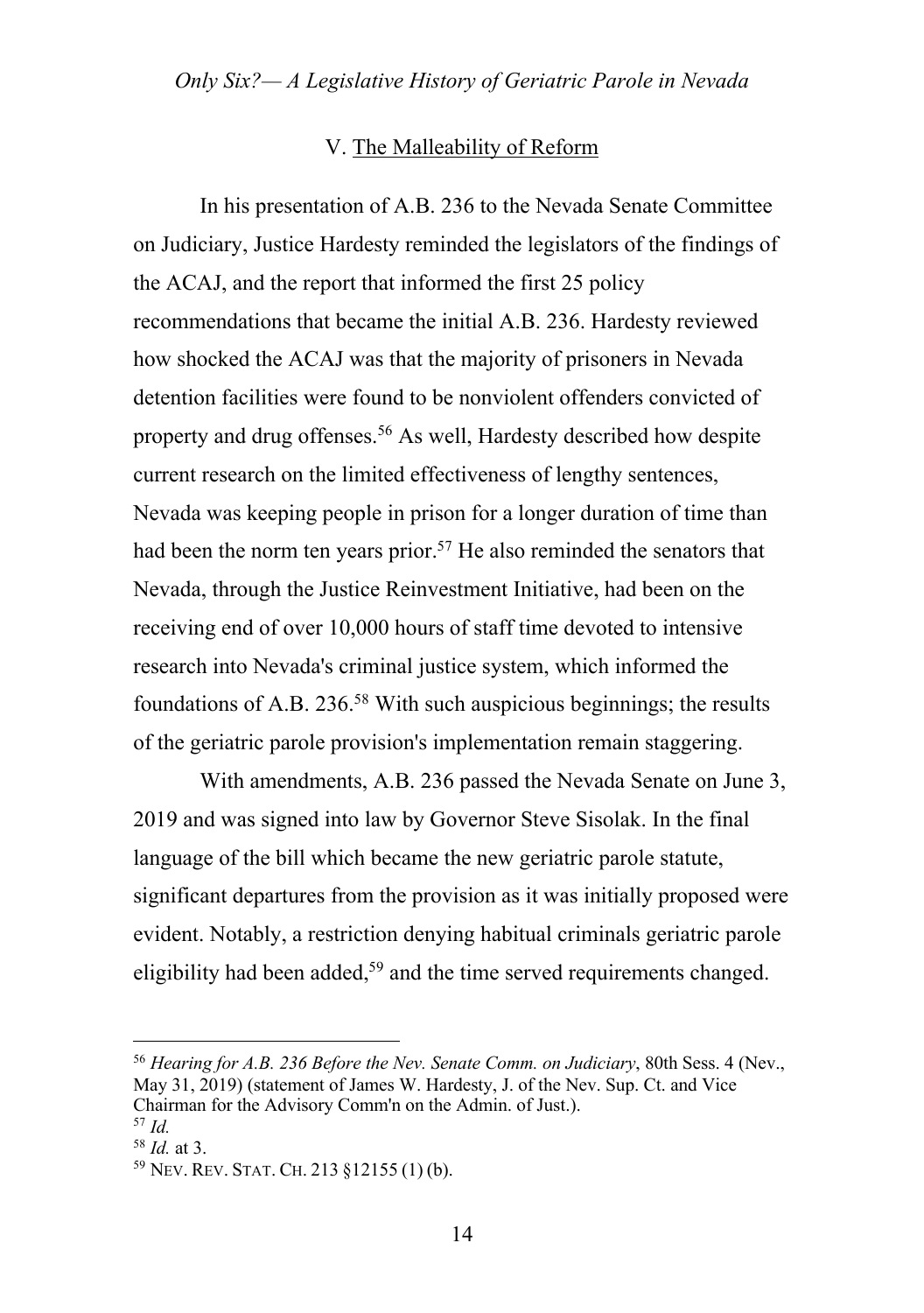In the version first presented to the Senate Committee on Judiciary, the time served requirement mandated that an incarcerated individual serve out either eight years, or the maximum aggregate term or the majority of the maximum term—whichever amount of time ended earlier—before they could be eligible for geriatric parole.<sup>60</sup> However, the final language of the provision was rather different, mandating that an individual serve out the majority of the *maximum term* or *maximum aggregate term* of his or her sentence before becoming eligible for geriatric parole.61 Shifting away from the recommended time served caps initially proposed by policy makers at the CJI62 and altering the time served requirements to mandate serving the majority of a maximum of one's sentence blunted the geriatric parole provision even more.

Nevada's geriatric parole provision's journey, from its start as a policy recommendation set on decarceration, to its end as a statutory provision so laden with restrictions that it was applicable to roughly six people in the entire state's prison system, illustrates how reform measures can become so twisted that they lose all efficacy. In its beginning form, all incarcerated individuals not convicted of first degree murder, who did not pose a threat to public safety, would have been eligible for a geriatric parole hearing if they were 60 years or older and had served a designated portion of their sentence. Yet, as explained, opposition groups sounded

<sup>60</sup> *See*, *supra*, Part III. 61 NEV. REV. STAT. CH. <sup>213</sup> §12155 (1) (e).

 $62$  Recall that in the first version of the bill presented to the Assembly, caps for time served were placed at ten years and seven years of the minimum time served, depending upon the age of the incarcerated individual, 60 and 65 years of age respectively. In the first iteration of the bill presented to the Senate, the language changed around age eligibility—only those 65 and older were eligible—but a cap on time served still was a part of the language, mandating that an individual could become eligible after serving eight years of their sentence or the maximum majority of their term, whichever occurred earlier.